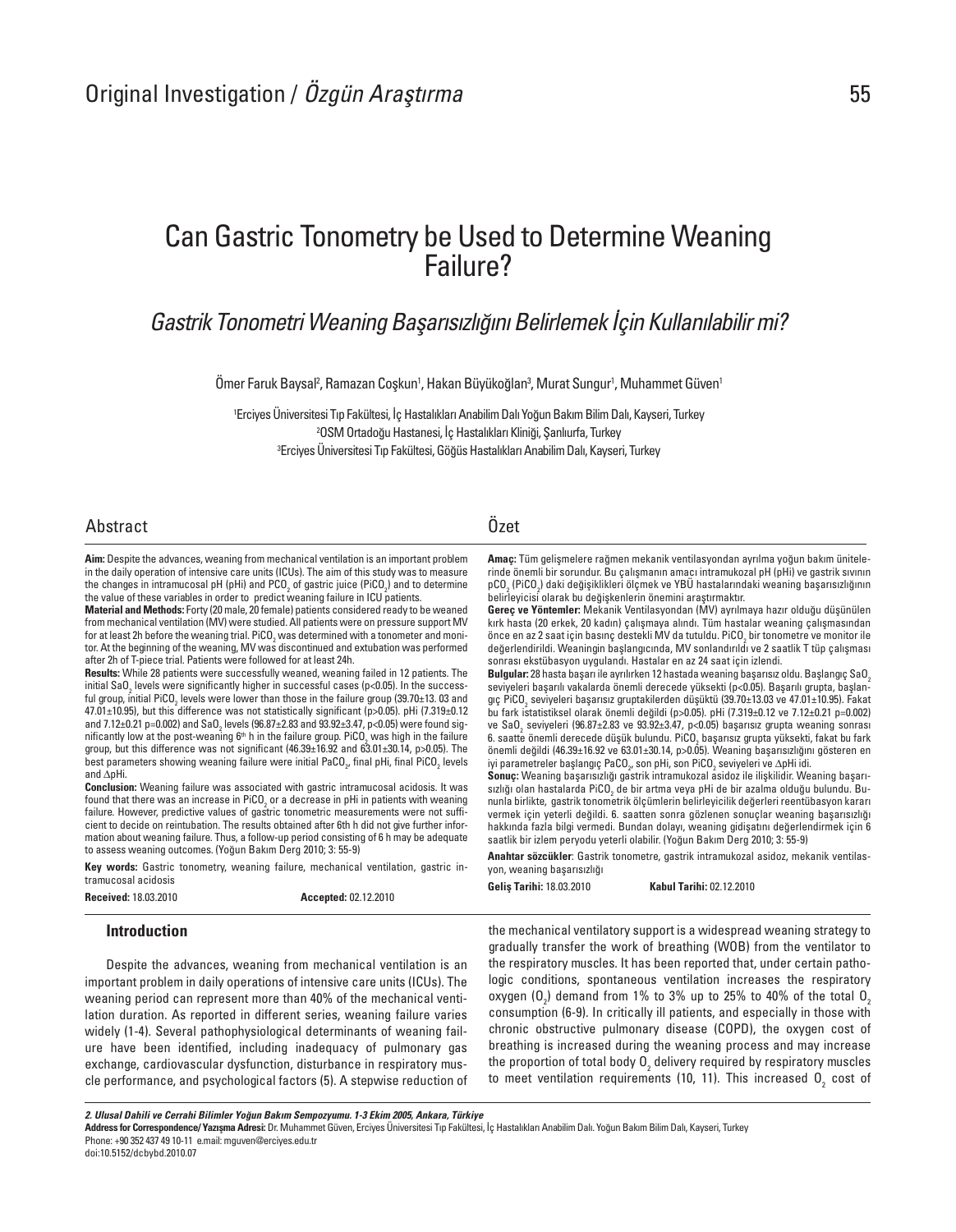breathing is met by an increase in blood flow to respiratory muscles, resulting in a blood flow diversion from other tissues, and may lead to hypoperfusion in some areas (12).

Thus, during low cardiac output states, septic shock, and hypoxemia, the blood şow=flow to the skin, kidneys, and the splanchnic area decreases to favor of respiratory muscle perfusion (13-15). Gastric intramucosal pH (pHi) is considered to be an indirect estimation of the mesenteric perfusion and oxygenation (16-18). An association between weaning failure and gastric intramucosal acidosis has been reported in previous works, suggesting that pHi could be a useful predictor of weaning outcome (19-22).

Mohsenifar and coworkers used the  $PCO<sub>2</sub>$  of gastric juice (PiCO<sub>2</sub>) and calculated pHi as an early indicator of weaning success or failure during a weaning trial in 29 critically ill patients. Patients who could not be weaned had a substantially reduced pHi during a 30-min weaning trial, whereas no change was observed in patients who were successfully weaned (19). Bouachour and coworkers found patients with weaning failure to have had lower pHi before the weaning period, while the patients were still on ventilatory support (20).

The aim of this study was to measure the changes in pHi and PiCO<sub>2</sub> along with other common respiratory and hemodynamic variables during weaning, and to determine the value of these variables to predict weaning failure in ICU patients.

#### Methods

#### **Patients**

This prospective study was conducted between July 2001 and June 2003 in the Medical and Pulmonary ICUs of the University Hospital in Central Anatolia, Turkey. Forty (20 male, 20 female) consecutive patients who were considered ready to be weaned from mechanical ventilation were studied. Patients who were on mechanical ventilation for less than 24 h were not included in this series. The study protocol was approved by the Institutional Review Board. An informed consent was obtained from the family or, when possible, from the patient.

All intubated and mechanically ventilated patients were eligible for the study when the following criteria were fulfilled: improvement of the underlying causes of acute respiratory failure; hemoglobin ≥9 g/dl; absence of vasoactive drugs; Glasgow coma scale ≥13; PaCO<sub>2</sub> ≤55 mm Hg; PaO<sub>2</sub> >60 mm Hg with fractional inspired oxygen (FiO<sub>2</sub>) < 0.4; positive end-expiratory pressure (PEEP) <5 cm  $H_2O$ ; negative inspiratory force (NIF) <-20 cm H<sub>2</sub>O, Rapid Shallow Breathing Index (RSBI) (f/Vt) < 100 (23).

Exclusion criteria for this study were: abdominal surgery; gastrointestinal bleeding; and clinically documented gastroesophageal reflux.

#### Data Obtained and Study Design

Demographic characteristics (age, gender, history) and clinical data (e.g., body temperature, arterial blood pressure, blood gases and general laboratory and ventilatory parameters) were recorded on the day of the study. The study protocol consisted of three phases: mechanical ventilation, weaning period, and post extubation period.

Mechanical ventilation: All eligible patients were on pressure support mechanical ventilation (SIEMENS Servo 300, SWEDEN) for at least 2 h before the weaning trial. Gastric PCO<sub>2</sub> was determined with a tonometer (Datex-Ohmeda Division, Instrumentarium Corp. Finland) and a monitor (Datex-Ohmeda Tonocap, Finland). All patients received histamine receptor (H<sub>2</sub>) antagonists by continuous intravenous infusion. Enteral nutrition was stopped 6 h before the beginning of the study protocol. After nasogastric insertion, the position of the balloon in the stomach was checked radiographically before the inflation with 2.5 ml of room air. After 10-min PiCO $_{_2}$  was measured. An arterial blood sample was anaerobically obtained simultaneously for the determination of

arterial pH, blood gases, and bicarbonate concentration (HCO<sub>3</sub>) (BGA-865 CHİRON DİAGNOSTİC, BAYER, GERMANY). Gastric intramucosal pH was calculated by monitor from PiCO<sub>2</sub>, blood pH and HCO<sub>3</sub>.

Weaning period: At the beginning of the weaning, mechanical ventilation was discontinued and patients breathed spontaneously for 3 min without supplemental  $0<sub>2</sub>$ . Included patients breathed spontaneously through a T-piece supported by supplemental  $0<sub>2</sub>$  and gas humidification for the remaining period of the weaning trial. Weaning failure (unsuccessful) was defined as one or more of the following criteria: (1) arterial  $0<sub>2</sub>$  saturation (Sa $0<sub>2</sub>$ ) <90% (<80% in patients with COPD) and/or PaO<sub>2</sub> <55 mm Hg; (2) f > 35 breaths/min; (3) systolic blood pressure <80 mm Hg or  $>$  200 mm Hg ( $\pm$ 20% of the value in mechanically ventilated patients with documented hypotension or hypertension); (4) heart rate  $>140$  beats/min ( $\pm 20\%$  of the value in mechanically ventilated patients with previous tachycardia); or (5) clinical signs of spontaneous breathing intolerance (diaphoresis; excessive use of accessory respiratory muscles or thoracic-abdominal discoordination; decrease of consciousness; and agitation) (23).

Arterial blood gases were obtained from all patients during the weaning trial, because no patients failed before 2 hours of weaning. For the patients with weaning failure, these measurements were used for the calculation of pHi and functional indices. In the patients with weaning success, or extubation success, measurements of tonometry and arterial blood gases at  $2^{nd}$ ,  $6^{th}$ ,  $10^{th}$  and  $24^{th}$  h were used for analysis. The results of the arterial blood gas analysis, but not those of gastric tonometry, were available for the physician responsible for the evaluation of the weaning trial.

Postextubation period: Extubation was performed after 2 h of T-piece trial in the absence of weaning failure criteria. Patients were followed for at least 24 h, and the patients who needed ventilatory support were classified as extubation failure. The possible cause of the extubation failure was noted and the patients were analyzed separately.

#### Statistical Analysis

Means were compared between two groups by unpaired Student's t test. Measurements of the tonometry were compared between the two groups and over time (mechanical ventilation and weaning period) with paired Student's t test. Mann-Whitney U and Wilcoxon tests were used for non-parametric measurements. To identify the optimal cut off values between the patients with weaning success and failure, receiver operating characteristics (ROC) curve analyses were employed. The results of this analysis were reported with a 95% confidence interval (95% CI). All data were processed with MedCalc for Windows 95-demo version. The level of significance was set at 5% (all two-tailed) and data were reported as counts or mean±standard deviation.

#### Results

Forty patients (20 male and 20 female) were included in the study. Mean age of the patients was 57.75± 16.74 years. Basic characteristics of the patients were given in Table 1. While 28 patients were successfully weaned from ventilation, weaning was unsuccessful in 12 patients. Age, mean duration of ventilation and APACHE II scores were similar in both groups. The initial SaO $_2$  levels were significantly higher in successful cases (p<0.05). In the successful group, PiCO $_{\textrm{\tiny{2}}}$  levels were lower  $(39.70\pm13.03)$  than those in the failure group  $(47.01\pm10.95)$ , but this difference was not statistically significant (p>0.05).

Weaning failure developed at the 2<sup>nd</sup> hour after weaning in 4 patients,  $10<sup>th</sup>$  hour in 2 patients,  $20<sup>th</sup>$  hour in 4 patients and  $24<sup>th</sup>$  hour in 2 patients. Four of these patients died during the study period. At the post weaning 2 $^{\rm nd}$  h, there was an increment in PiCO $_2$  and a decrease in pHi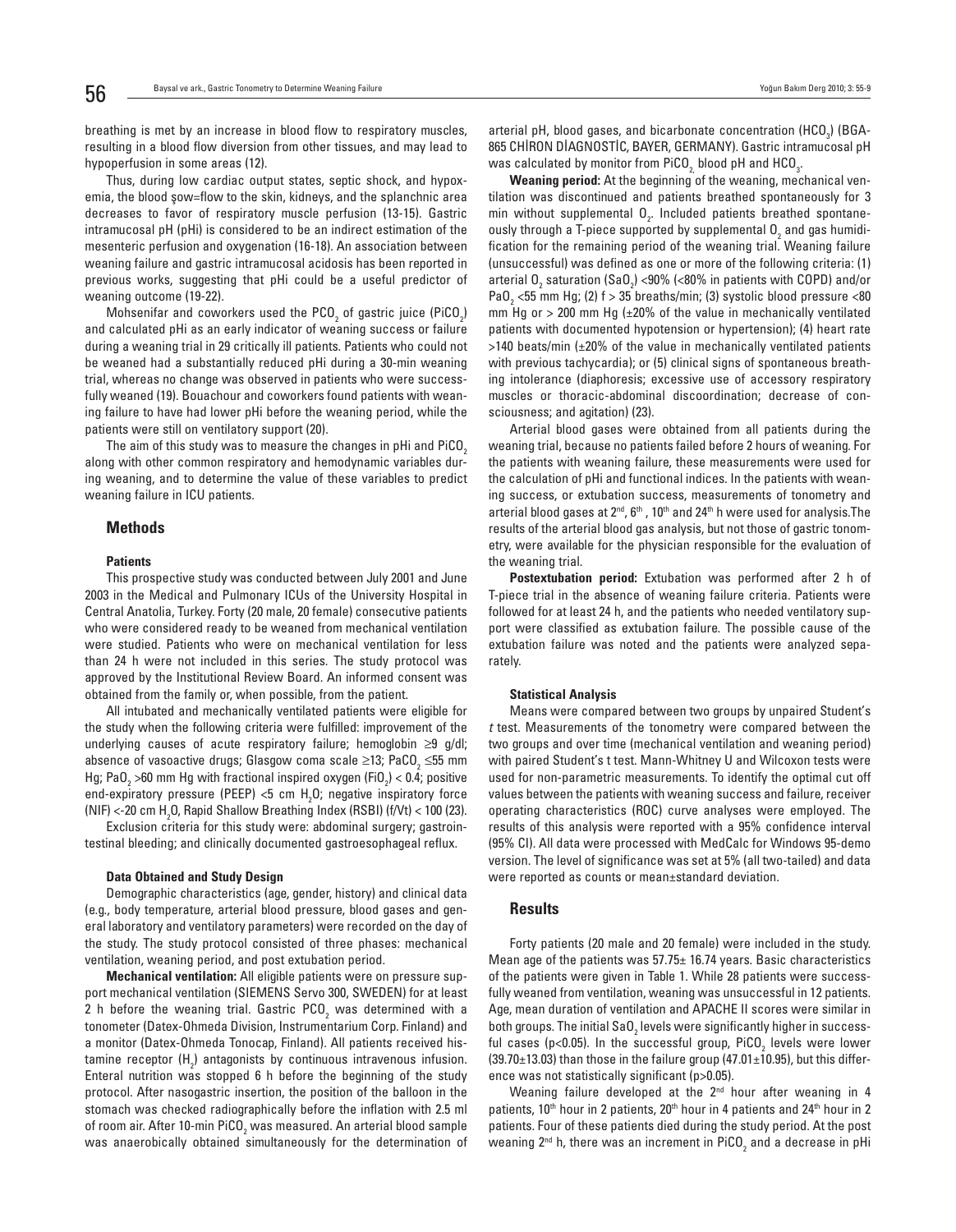| <b>Parameter</b>                     | Successful n:28    | Unsuccessful n:12 | p     |
|--------------------------------------|--------------------|-------------------|-------|
| Age (year)                           | $57.75 \pm 17.17$  | $57.75 \pm 16.44$ | 1.0   |
| Duration of ventilation (h)          | 116.92±91.38       | 113.66±57.90      | 0.91  |
| $NIF$ (cm $H2O$ )                    | $-35.71 \pm 9.2$   | $-33.08 \pm 7.22$ | 0.38  |
| APACHE II                            | $26.64 \pm 5.82$   | $26.50 \pm 8.10$  | 0.95  |
| PaO <sub>2</sub> (mm Hg)             | $100.32 \pm 24.35$ | $80.9 \pm 14.39$  | 0.14  |
| PaCO <sub>2</sub> (mm Hg)            | $35.09 \pm 10.26$  | $40.39 + 9.52$    | 0.13  |
| pН                                   | $7.32 \pm 0.56$    | $7.44 \pm 0.054$  | 0.49  |
| Sa0, (%)                             | $97.22 \pm 1.93$   | $94.73 \pm 3.56$  | 0.007 |
| $HCO3$ (mEq/L)                       | $23.98 \pm 6.27$   | $26.14 \pm 7.19$  | 0.34  |
| Fi0, (%)                             | $39.28 \pm 3.77$   | $40.0 + 0$        | 0.52  |
| f (breaths/min)                      | $21.64 \pm 5.27$   | $24.56 \pm 6.43$  | 0.21  |
| Peak airway pressure (PAP) (mm Hg)   | $16.21 \pm 4.96$   | $16.91 \pm 4.87$  | 0.68  |
| Mean arterial pressure (MAP) (mm Hg) | 88.92±14.02        | $90.0 \pm 10.67$  | 0.704 |
| $Vt$ (L/min)                         | $0.489 \pm 0.12$   | $0.496 \pm 0.087$ | 0.85  |
| f/Vt                                 | $47.9 \pm 20.78$   | $50.35 \pm 18.08$ | 0.72  |
| Heart rate (beat/min)                | $95.96 \pm 14.91$  | $92.66 \pm 11.03$ | 0.49  |
| $PiCO$ <sub>2</sub> (mm Hg)          | $39.70 \pm 13.03$  | $47.01 \pm 10.95$ | 0.09  |
| pHi                                  | $7.36 \pm 0.13$    | $7.39 \pm 0.09$   | 0.54  |

#### Table 1. Basic characteristics of the patients before weaning

#### Table 2. Post weaning 2<sup>nd</sup> h values

| <b>Parameter</b>  | Successful n:28   | Unsuccessful n:12 | p     |  |
|-------------------|-------------------|-------------------|-------|--|
| PaO <sub>2</sub>  | $95.96 \pm 33.20$ | $82.55 \pm 28.40$ | 0.23  |  |
| PaCO <sub>2</sub> | $37.33 \pm 13.35$ | $44.21 \pm 12.26$ | 0.15  |  |
| pH                | $7.42 \pm 0.065$  | $7.41 \pm 0.047$  | 0.36  |  |
| SaO <sub>2</sub>  | $95.99 \pm 3.66$  | $94.45 \pm 4.02$  | 0.24  |  |
| HCO <sub>3</sub>  | $24.42 \pm 7.01$  | $27.45 \pm 6.36$  | 0.208 |  |
| FiO <sub>2</sub>  | $25.71 \pm 9.59$  | $27.5 \pm 6.21$   | 0.55  |  |
| f (breaths/min)   | $24.64 \pm 4.87$  | $26.66 \pm 3.82$  | 0.209 |  |
| <b>MAP</b>        | $90.89 \pm 13.67$ | 89.08±13.32       | 0.701 |  |
| Heart rate        | $95.96 \pm 14.91$ | $92.66 \pm 11.03$ | 0.54  |  |
| PiCO <sub>2</sub> | 49.200±18.81      | $55.80 \pm 20.52$ | 0.32  |  |
| pHi               | $7.29 \pm 0.17$   | $7.29 \pm 0.07$   | 0.95  |  |

levels in both groups. However, no parameters were significantly different between the groups (Table 2). During the study period, PiCO $_{\textrm{\tiny{2}}}$  continued to increase and pHi continued to decrease in the failure group. This resulted in augmentation of the differences between the groups. pHi and SaO $_2$  levels were found as significantly low at the post-weaning  $\boldsymbol{6}^{\text{th}}$ h in the failure group. PiCO<sub>2</sub> was high in the failure group, but this difference was not significant (Table 3).

Arterial pH levels were significantly low, and PaCO $_{_2}$  levels were significantly high at the post-weaning  $10<sup>th</sup>$  h in the failure group (p=0.002, p=0.05; respectively). PiCO<sub>2</sub> was high in the failure group, but this difference was not significant. However, PiCO $_{\textrm{\tiny{2}}}$  continued to increase in the failure group (Table 4). Post-weaning 24<sup>th</sup> h values were not statistically evaluated, since there were only 2 patients in the failure group.

Initial and final pH, PaCO<sub>2</sub>, pHi and PiCO<sub>2</sub> values before reintubation were compared. While there were no significant changes in the successful group, pH and pHi significantly decreased and PaCO $_{_2}$  significantly increased in the failure group. Final PiCO $_{_2}$  was also high in the failure group, but this difference was not significant (Table 5).

ROC analysis was performed to find threshold (cutoff) values. The threshold value for pHi was >7.44 (sensitivity=41.7%; specifity=82%) before weaning, and <7.39 (sensitivity=100%; specifity=25%) at the post-weaning 2<sup>nd</sup>h. These values for PiCO<sub>2</sub> were >33 mm Hg (sensitivity=75%; specifity=50%), and >42.4 mm Hg (sensitivity=83.3%; specifity=39.3%), respectively. Thresholds values for some other parameters were given in Table 6.

The best parameters showing weaning failure were found to be initial PaCO $_{\rm 2^{\prime}}$  final pHi, final PiCO $_{\rm 2}$  levels and  $\Delta$ pHi. However, there were no significant differences between the post-weaning  $6<sup>th</sup>$ h pHi (0.64) or PiCO<sub>2</sub> (0.67) and final pHi (0.63) or PiCO $_{\rm 2}$  (0.69) AUCs (p=0.86, p=0.80, respectively).

#### **Discussion**

Gastric pH and PiCO $_2$  are altered during regional hypoperfusion (22, 24). Dysoxia as a result of decreased mesenteric  $\mathsf{O}_2$  supply leads to local acidosis and increased PiCO<sub>2</sub> (16, 22, 25). The high WOB and the adrenergic response during weaning can induce intestinal hypoperfusion due to commensurate increase in blood flow to respiratory muscles (22, 26-28). This leads to an accumulation of CO<sub>2</sub> in the splanchnic region after ventilator support is withdrawn and patients have to breathe spontaneously during the weaning trial (22).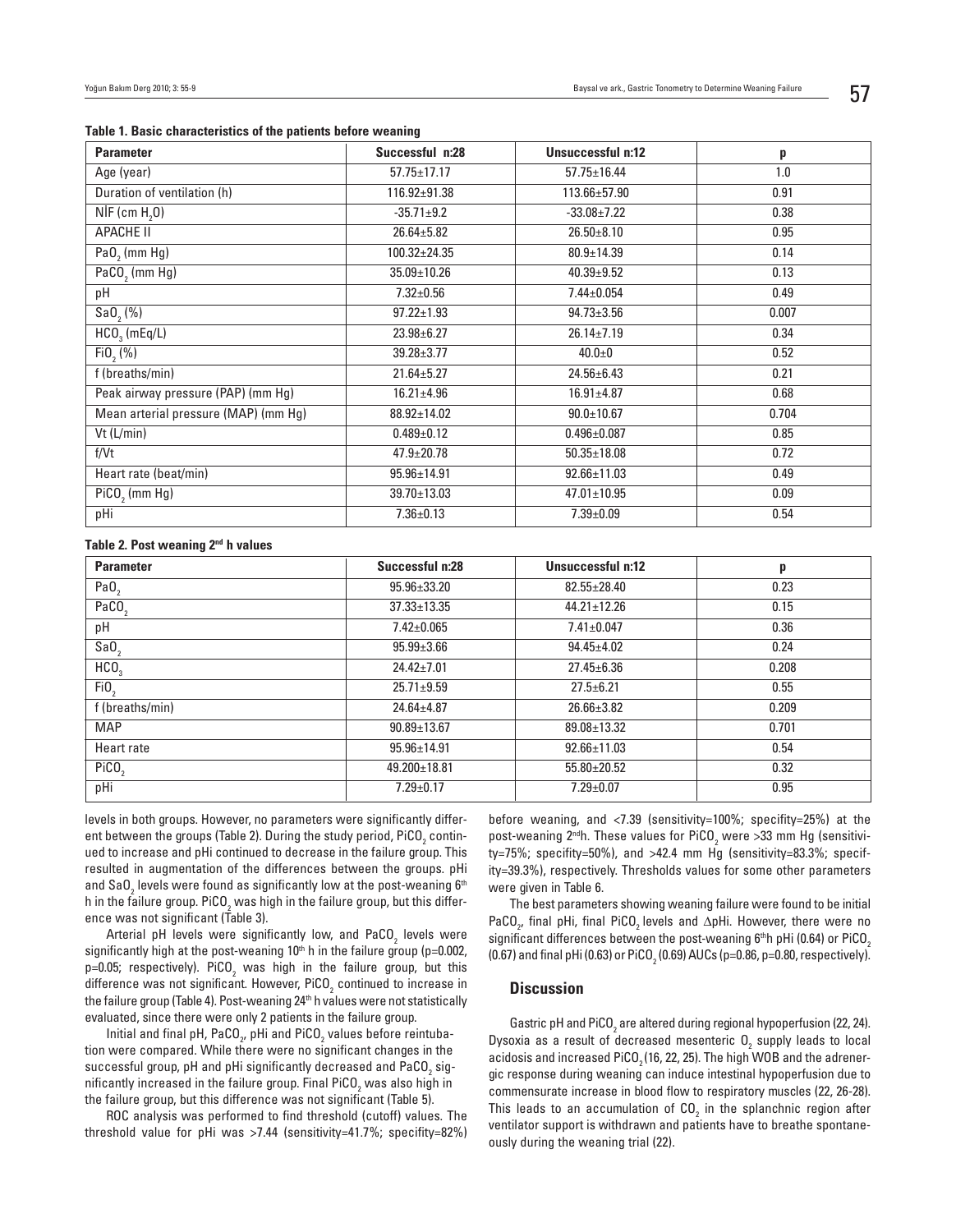#### Table 3. Post weaning  $6<sup>th</sup>$  h values

| <b>Parameter</b>  | Successful n:28   | Unsuccessful n:8  | p     |
|-------------------|-------------------|-------------------|-------|
| PaO <sub>2</sub>  | 102.92±28.89      | $83.81 \pm 18.79$ | 0.088 |
| PaCO <sub>3</sub> | $38.11 \pm 13.59$ | $41.73 \pm 13.54$ | 0.51  |
| pH                | $7.41 \pm 0.062$  | $7.41 \pm 0.049$  | 0.98  |
| SaO               | $96.87 \pm 2.83$  | $93.92 \pm 3.47$  | 0.019 |
| HCO <sub>3</sub>  | $21.82 \pm 7.71$  | $26.93 \pm 6.07$  | 0.48  |
| FiO <sub>2</sub>  | $25.35 \pm 6.92$  | $27.50 \pm 7.07$  | 0.44  |
| f (breaths/min)   | $24.57 + 4.93$    | $23.50 \pm 3.66$  | 0.57  |
| <b>MAP</b>        | $90.1 \pm 15.64$  | $85.87 \pm 15.63$ | 0.50  |
| Heart rate        | $95.46 \pm 12.05$ | $93.87 \pm 13.92$ | 0.75  |
| PiCO <sub>2</sub> | $46.17 \pm 13.68$ | $57.41 \pm 22.97$ | 0.09  |
| pHi               | $7.319 \pm 0.12$  | $7.12 \pm 0.21$   | 0.002 |

#### Table 4. Post weaning 10<sup>th</sup> h values

| <b>Parameter</b>  | Successful n:28   | Unsuccessful n:6  | p     |
|-------------------|-------------------|-------------------|-------|
| PaO <sub>2</sub>  | $90.10 \pm 21.72$ | $83.18 \pm 24.37$ | 0.49  |
| PaCO <sub>2</sub> | $37.63 \pm 12.14$ | $49.46 \pm 18.23$ | 0.05  |
| pH                | $7.41 \pm 0.053$  | $7.32 \pm 0.088$  | 0.002 |
| SaO               | $95.58 \pm 3.74$  | $92.50 + 5.76$    | 0.107 |
| HCO <sub>3</sub>  | $23.83 \pm 7.64$  | $26.56 \pm 6.86$  | 0.42  |
| FiO <sub>2</sub>  | $24.64 \pm 6.37$  | $25 \pm 8.36$     | 0.97  |
| f (breaths/min)   | $24.28 \pm 4.6$   | $28.33 \pm 8.77$  | 0.66  |
| <b>MAP</b>        | $91.42 \pm 12.29$ | $87.66 \pm 17.72$ | 0.53  |
| Heart rate        | $94.21 \pm 14.79$ | $95.16 \pm 8.23$  | 0.88  |
| PiCO <sub>2</sub> | $46.39 \pm 16.92$ | $63.01 \pm 30.14$ | 0.068 |
| pHi               | $7.34 \pm 0.16$   | 7.268±0.066       | 0.26  |

#### Table 5. Initial and final pH, PaCO $_{\rm z}$ , pHi and PiCO $_{\rm z}$  values before reintubation

| <b>Parameter</b>  | Successful n=28   |                   |       | Unsuccessful n=12 |                   |       |
|-------------------|-------------------|-------------------|-------|-------------------|-------------------|-------|
|                   | <b>Initial</b>    | <b>Final</b>      | D     | <b>Initial</b>    | <b>Final</b>      |       |
| pH                | $7.43 \pm 0.05$   | $7.41 \pm 0.07$   | 0.195 | $7.44 \pm 0.05$   | $7.38 \pm 0.08$   | 0.022 |
| PaCO              | $35.09 \pm 10.26$ | $38.40 \pm 15.52$ | 0.128 | $40.39 + 9.50$    | $47.50 \pm 10.41$ | 0.016 |
| pHi               | $7.37 + 0.14$     | $7.33 \pm 0.16$   | 0.257 | $7.39 \pm 0.10$   | $7.25 \pm 0.16$   | 0.038 |
| PiCO <sub>2</sub> | $39.70 \pm 13.03$ | $46.87 \pm 20.27$ | 0.077 | $47.01 \pm 10.96$ | $57.53 \pm 19.36$ | 0.107 |

Several studies have been performed to predict the role of gastric tonometry in determining weaning success,. However, the results are controversial. Mohsenifar and coworkers measured pHi and PiCO<sub>2</sub> during a weaning. A pHi<7.30 before a weaning attempt or a decrease by 0.009 or more during weaning was successful in determining weaning failure, with a 100% predictive value (19). This pHi threshold was confirmed by Bouachour et al. during a weaning, pHi was found ≤7.30 in patients who failed in weaning and >7.30 in patients who were successfully weaned, with 100% sensitivity and specificity. The investigators showed that PiCO $_{_2}$  was higher in the failure group during the assistcontrol ventilation. The authors concluded that measurement of pHi (or PiCO<sub>2</sub>) represents a simple and accurate index to predict the weaning outcome in COPD patients (20). Maldonado et al. showed that an increase in PiCO $_{_2}$  was associated with weaning failure in a group of patients with acute respiratory failure (22).

Bocquillon et al. showed that pHi values significantly decreased during the first hours of weaning in both successful and unsuccessful weaning groups. However, pHi was continued to decrease in the failure group. A similar trend was observed in PiCO $_{\rm_2}$  PiCO $_{\rm_2}$  values increased significantly during the first hours of weaning in both groups, but, pHi

continued to increase in the failure group. The investigators showed that PiCO<sub>2</sub> was higher in the failure group at the 2nd h of ventilation.The authors concluded that these changes were related to  $PaCO<sub>2</sub>(21)$ . In a study by Hurtado and coworkers, pHi values in both initial and final evaluations were found low, and PiCO $_2$  were found high. The threshold values were for pHi  $\leq$ 7.30 (with 88% sensitivity, 82% specifity) and for PiCO $_{\tiny 2}$   $\geq$ 40 mm Hg (with 100% sensitivity, 55% specifity) (29). The authors concluded that weaning failure was associated with gastric intramucosal acidosis, and pHi and PiCO $_{\rm 2}$  may be helpful to predict weaning outcome. Uusaro et al. found that a 1-h stress test improved the accuracy of the predictive values of  $PiCO<sub>2</sub> (30)$ .

This present study has both similarities and dissimilarities to those in literature. These similarities and dissimilarities probably result from the characteristics of patients, follow-up duration and the methods of gastric tonometry. The initial PiCO<sub>2</sub> levels were higher in unsuccessful cases, but this difference was not statistically significant (p>0.05). pHi levels decreased and PiCO $_2$  levels increased during the postweaning 2nd h in both groups, but, these changes improved at the  $6<sup>th</sup>$  h in the successful group, and continued until the 10<sup>th</sup> h in the failure group. These results were similar to those in the study by Bocquillon et al. (21). The initial and final pHi